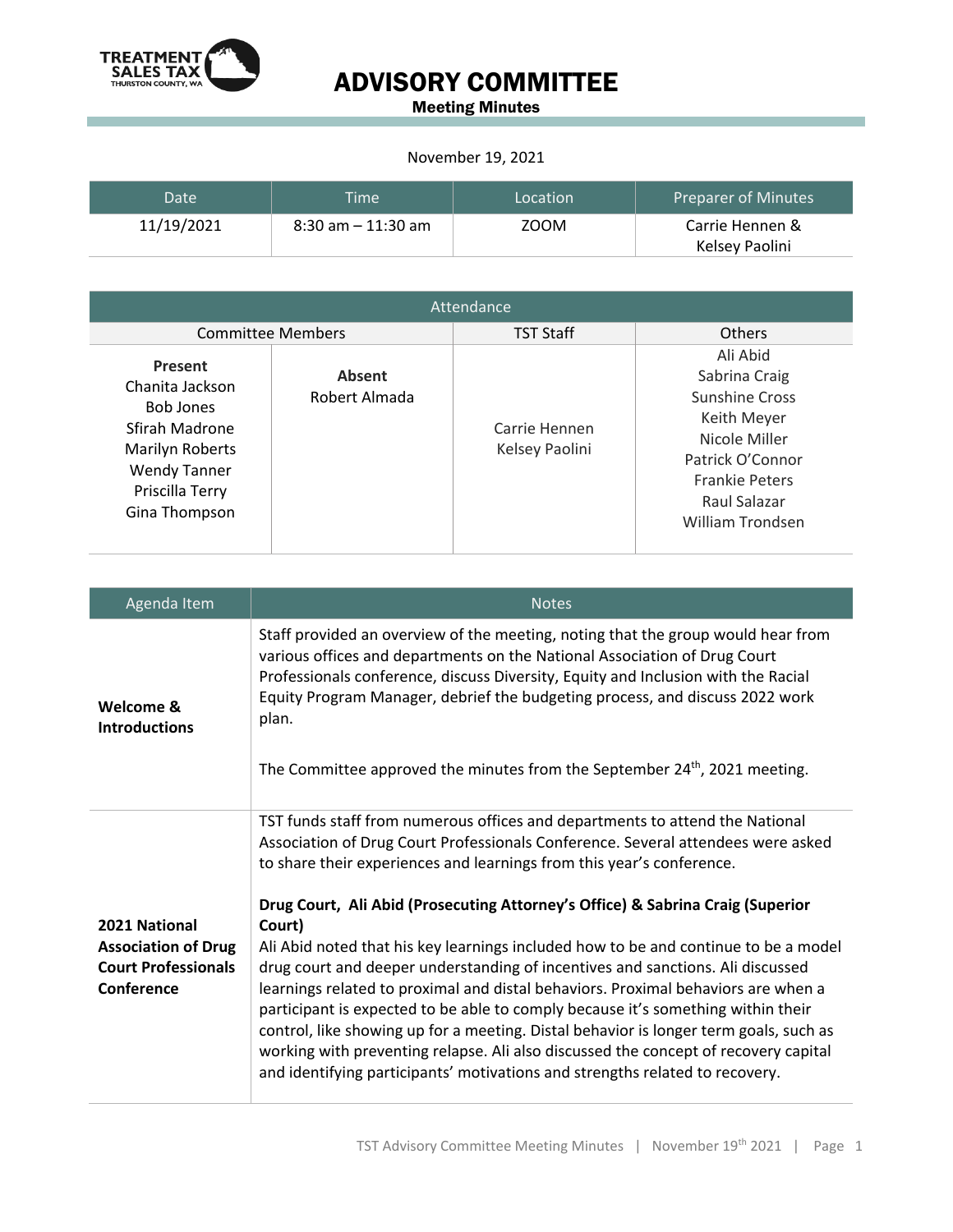

Meeting Minutes

| Agenda Item | <br><b>Notes</b>                                                                                                                                                                                                                                                                                                                                                                                                                                                                                                                                                                                                                                                                                                                                                                                                                                                              |
|-------------|-------------------------------------------------------------------------------------------------------------------------------------------------------------------------------------------------------------------------------------------------------------------------------------------------------------------------------------------------------------------------------------------------------------------------------------------------------------------------------------------------------------------------------------------------------------------------------------------------------------------------------------------------------------------------------------------------------------------------------------------------------------------------------------------------------------------------------------------------------------------------------|
|             | Sabrina Craig noted that one of the primary conference themes was not using<br>incarceration as the primary tool in therapeutic courts. The team is going to work<br>on rebuilding its approach to sanctions, incentives, and therapeutic adjustments.<br>Another key takeaway was the advantages of technology. Recently, Drug Court<br>started using Connexis, a cloud based Electronic Health Record system that is a<br>protected case management system. The system allows them to contact clients and<br>extend services, such as initiating check-ins and providing virtual services. Sabrina<br>also noted that the team plans to send a staff member to a training on H.E.A.T.<br>(Healing Empowerment Accountability Therapy), a holistic, strength-based, trauma-<br>informed model designed for use with African American males in the criminal<br>justice system |
|             | <b>Intensive Probation, Sunshine Cross (District Court)</b><br>Sunshine noted that the conference helped her gain new insights into motivational<br>interviewing and how to be culturally safe to individuals within the justice system.<br>She also discussed conference discussions related to racial equity, and provided an<br>example of research she has done related to improving services to clients that<br>identify as Native American. Treatment providers also help connect to community<br>resources that can include culturally relevant sober activities such as sober support<br>sweat lodges, sober support meetings within their own churches, and sober<br>support basketball teams.                                                                                                                                                                       |
|             | Juvenile Justice & Behavioral Health Alternative, William Trondsen (Public<br>Defense)<br>Will noted that a central topic of discussion was incentivizing participation in the<br>program and developing a currency or reward system. Participants are rewarded<br>for certain behaviors, like attending treatment, or negative urinalysis, by earning a<br>"court buck". It doesn't have to be a monetary incentive, there could be other<br>incentives such as being excused from a Court review hearing. This has been found<br>to be a best practice.<br>Will noted that although Thurston County moved from the Juvenile Drug Court                                                                                                                                                                                                                                      |
|             | model to the more flexible JJBHA model, many jurisdictions do still have Juvenile<br>Drug Courts.<br>Keith Meyer & Frankie Peters, Mental Health & Veterans Court (District Court)<br>Although Mental Health Court was unable to send a representative to the<br>conference this year, leadership expressed appreciation that the conference was<br>available to so many different partners involved in the process. This approach can<br>help facilitate communication between stakeholders.                                                                                                                                                                                                                                                                                                                                                                                 |
|             | Discussion with committee members included the following:<br>Committee members asked questions about diversity, equity and inclusion<br>information presented at the conference. The group noted that there were<br>numerous presentations on this topic.                                                                                                                                                                                                                                                                                                                                                                                                                                                                                                                                                                                                                     |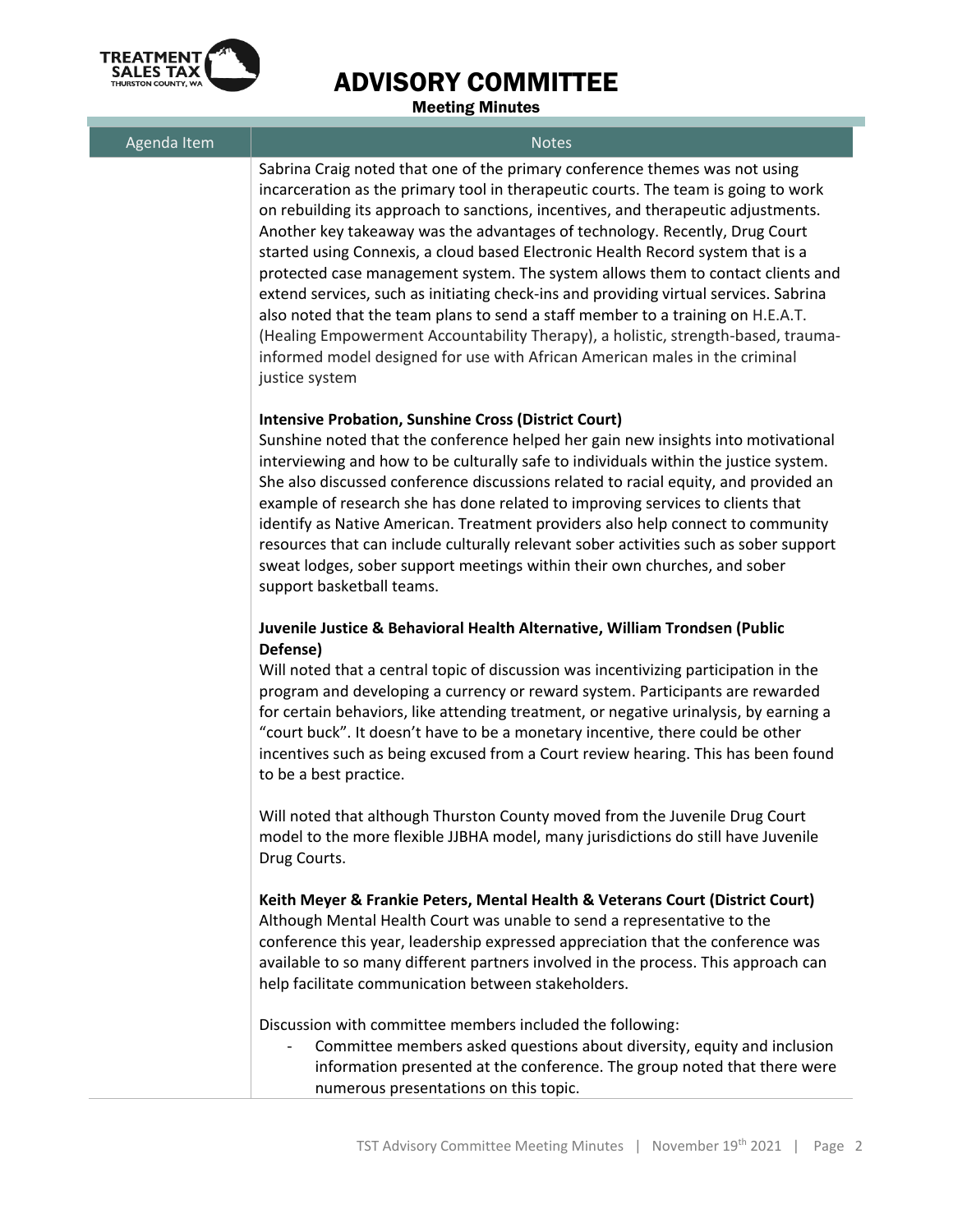

Meeting Minutes

| Agenda Item                             | <b>Notes</b>                                                                                                                                                                                                                                                                                                                                                                                                                                                                                                                                                                                                                                                                                                                                                                                                                                                                                                                                                                                                                                                                                                                                                                                                                                                                                                                                                                                                                                                                                                                   |
|-----------------------------------------|--------------------------------------------------------------------------------------------------------------------------------------------------------------------------------------------------------------------------------------------------------------------------------------------------------------------------------------------------------------------------------------------------------------------------------------------------------------------------------------------------------------------------------------------------------------------------------------------------------------------------------------------------------------------------------------------------------------------------------------------------------------------------------------------------------------------------------------------------------------------------------------------------------------------------------------------------------------------------------------------------------------------------------------------------------------------------------------------------------------------------------------------------------------------------------------------------------------------------------------------------------------------------------------------------------------------------------------------------------------------------------------------------------------------------------------------------------------------------------------------------------------------------------|
|                                         | Committee members asked about PTSD and veterans. It was noted that<br>there is good communication between Veterans Court and Drug Court to<br>ensure veterans are referred to the most appropriate program. In addition,<br>Drug Court does provide services specifically designed to address trauma,<br>including Eye Movement Desensitization and Reprocessing and Seeking<br>Safety. These services are relevant beyond just veterans, as much<br>participants have a history of trauma.<br>Committee members were interested in knowing about recidivism rates of<br>County treatment court programs relative to the broader state level and<br>across different demographics. Sabrina noted that the state does an<br>analysis of Drug Courts that includes this type of information; it can be<br>found here. In addition, Keith noted that when a court serves more high<br>risk/ high needs participants, recidivism rates are likely to increase.<br>Committee member asked about trends from across the country related to<br>decriminalization in states like Oregon and the recent changes in<br>Washington as a result of the Blake decision. Patrick O'Connor noted that<br>during the pandemic ~ 40% of adult felonies were non-violent offenses. This<br>means, there are still a lot of individuals that are statutorily eligible for<br>treatment courts, which is something that programs are really starting to<br>look at internally to make sure there are appropriate referrals and program<br>numbers. |
| Diversity, Equity &<br><b>Inclusion</b> | TST staff reminded the group that the Advisory Committee had prioritized DEI in<br>its budget recommendation, calling for \$270,000 per year to support training,<br>consultation and development of culturally appropriate/ specialized services. The<br>plan for the BOCC budget is less than this amount, providing \$100k in 2022 and<br>\$200 in \$2023. In addition, the BOCC budget is expected to include a proviso<br>indicating that these funds can't be used until the County's Racial Equity Plan is<br>adopted.<br>Nicole Miller, who joined Thurston County in August as Racial Equity Program<br>Manager, introduced herself to the group and provided background on her work<br>and experiences. Nicole noted that the most recent statistics show 1 in 4 people<br>(25%) of Thurston County identifies as a person of color.<br>Nicole indicated that her primary tasks in her role as Racial Equity Program<br>Manager will include the following:                                                                                                                                                                                                                                                                                                                                                                                                                                                                                                                                                          |
|                                         | 1. Stand up a community based racial equity advisory group (Thurston<br>County Council on Racial Equity & Inclusion): An ordinance outlining the<br>roles and approach for this council will be proposed on November 23, 2021<br>to the Board of County Commissioners and hopefully adopted by the BOCC<br>in December 2021.                                                                                                                                                                                                                                                                                                                                                                                                                                                                                                                                                                                                                                                                                                                                                                                                                                                                                                                                                                                                                                                                                                                                                                                                   |
|                                         | Racial Equity Action Plan - The racial equity plan will include multiple<br>2.<br>aspects such as:<br>Internal county staff assessment                                                                                                                                                                                                                                                                                                                                                                                                                                                                                                                                                                                                                                                                                                                                                                                                                                                                                                                                                                                                                                                                                                                                                                                                                                                                                                                                                                                         |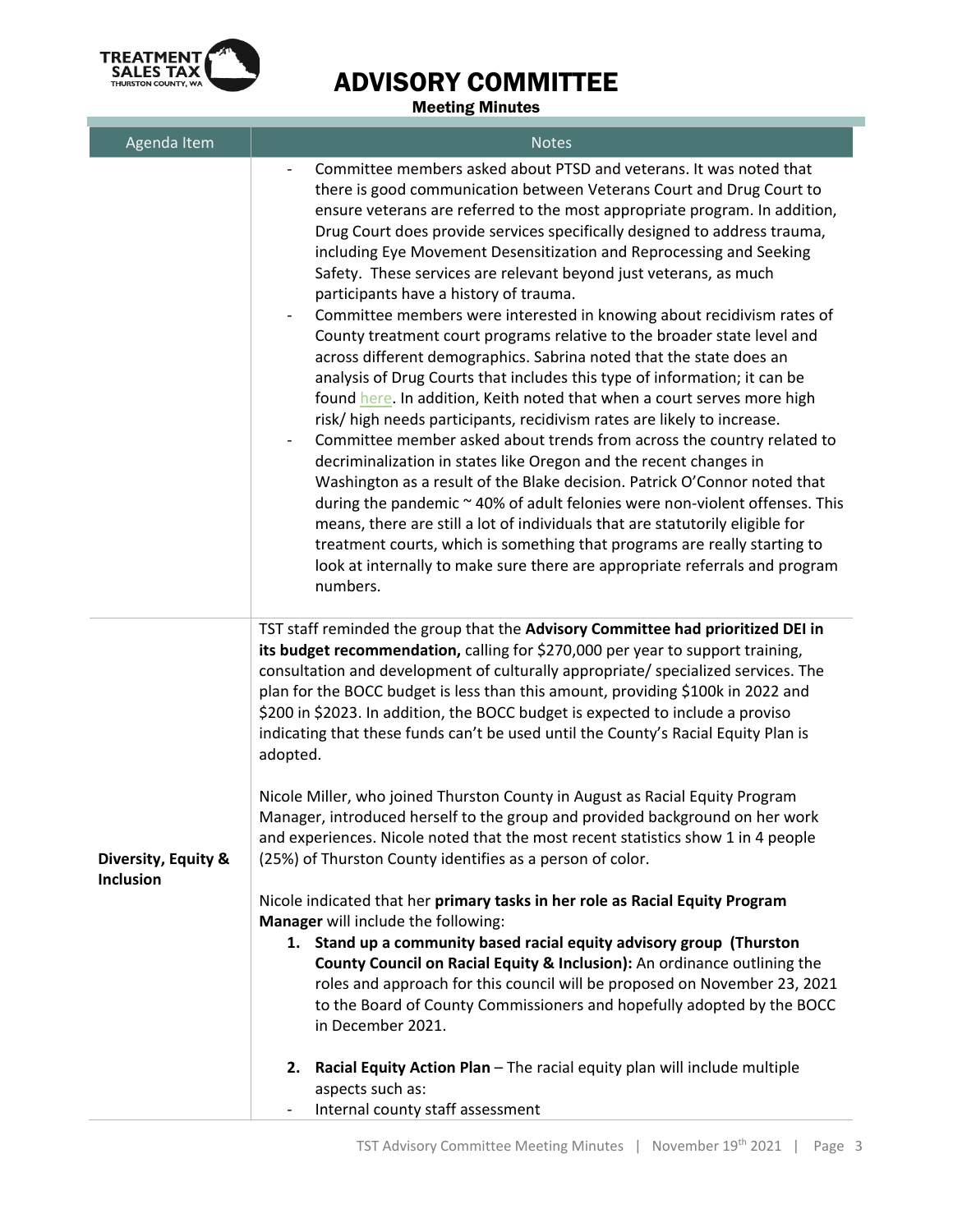

#### Meeting Minutes

| Agenda Item                 | <b>Notes</b>                                                                                                                                                                                                                                                                                                                                                                                                                                                                                                                                                                                                                                                                                                                                                                                                                                                                                                                                                                                                   |
|-----------------------------|----------------------------------------------------------------------------------------------------------------------------------------------------------------------------------------------------------------------------------------------------------------------------------------------------------------------------------------------------------------------------------------------------------------------------------------------------------------------------------------------------------------------------------------------------------------------------------------------------------------------------------------------------------------------------------------------------------------------------------------------------------------------------------------------------------------------------------------------------------------------------------------------------------------------------------------------------------------------------------------------------------------|
|                             | Broad and intensive community based survey - recommended to conduct<br>every couple of years and take actionable steps.<br>Equal Employment Opportunity Plan - this will increase opportunities to<br>apply for additional grants; look at hiring/promoting/mentorship etc.<br>Training and consultation plan that includes formal training as well as less<br>formal activities around the county such as book clubs, coffee<br>conversations, sponsored speakers, etc<br>3. Create an internal county wide operational team. This team will include<br>representatives from Law and Justice, general government, and Public<br>Health and Social Services. The team will be used to help operationalize and<br>guide implementation of recommendations from the external committee<br>related to the County's racial equity plan and efforts.<br>Nicole aims to have the Action Plan completed by the end of December and hopes<br>to present the plan to the Board of County Commissioners soon thereafter. |
|                             | Staff reviewed upcoming dates relation to the adoption of the County budget:<br>Nov $22^{nd}$ – Preliminary budget<br>Dec $6^{th} - 9^{th} -$ Public hearings and final deliberations<br>Dec $17th$ – Adoption of budgets<br>Staff noted that the BOCC appeared poised to adopt most of the Advisory<br>Committee's budget recommendations, with a few exceptions.<br>With respect to DEI support, the committee recommended \$270k/year and<br>the BOCC plan is \$100k in 2022 and \$200k in 2023 that will be tied to a<br>completion that will be established DEI plan.<br>The BOCC approved the \$500k for housing in 2022 but did not approve<br>funds for 2023.<br>These decisions left an extra \$400k that will be issued as an RFP for                                                                                                                                                                                                                                                                |
| <b>Budget Process &amp;</b> | additional community grants.                                                                                                                                                                                                                                                                                                                                                                                                                                                                                                                                                                                                                                                                                                                                                                                                                                                                                                                                                                                   |
| <b>Next Steps</b>           | For the upcoming "community grant" Request for Proposals (RFP), the committee                                                                                                                                                                                                                                                                                                                                                                                                                                                                                                                                                                                                                                                                                                                                                                                                                                                                                                                                  |
|                             | discussed several issues:                                                                                                                                                                                                                                                                                                                                                                                                                                                                                                                                                                                                                                                                                                                                                                                                                                                                                                                                                                                      |
|                             | It was clarified PHSS will not be accepting proposals from county offices and<br>departments with the community grant funds<br>The goal is to have the RFP on the agenda for the first Board meeting in<br>January 2022.<br>Staff intends to have the RFP note that funding could be requested for<br>capital support for housing or behavioral health facilities<br>The group discussed the need to reach out to organizations in advance of<br>the RFP and to cast as wide a net as possible in order to receive a strong<br>pool of proposals.<br>Staff will follow up with committee members on their advice<br>regarding organizations to notify about the upcoming RFP.<br>The group discussed challenges for smaller organizations seeking these<br>funds (ex., not having staff familiar with the proposal process, lack of                                                                                                                                                                            |